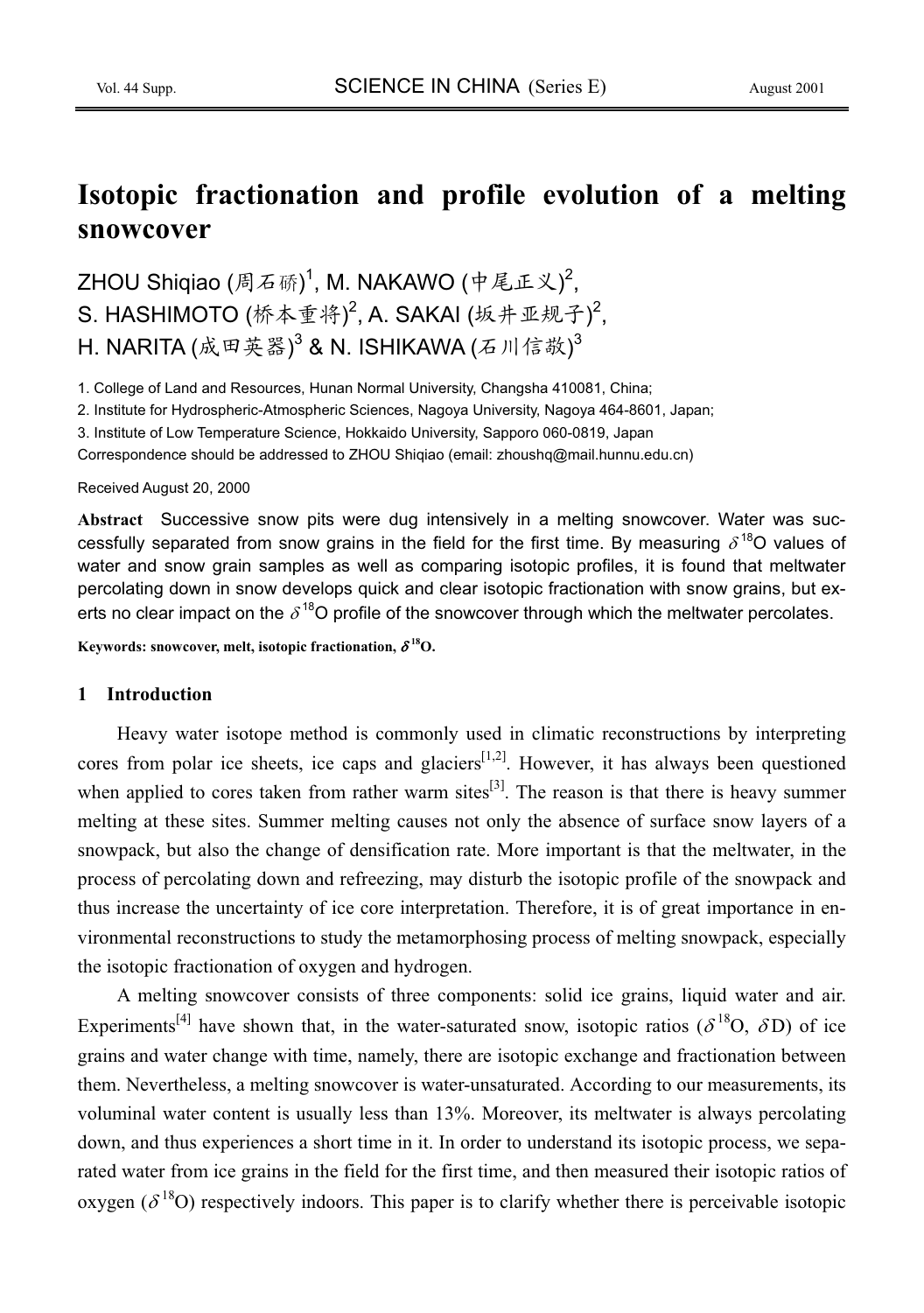fractionation in the process of water percolating and make clear the isotopic profile evolution of the snowcover.

#### **2 Methods**

The field work was conducted at Snow Melting Research Station of Hokkaido University, Moshiri (44°23′N, 142°17′E), in the northern part of Hokkaido, Japan, where the snowcover was as thick as 180.1cm on February 14 and its recorded lowest temperature was  $-173^{\circ}$ C on February 7, 1998. The snowcover began to melt close to the end of the March. Both the records of snow temperature and the measurements of snow water content showed that the whole snowcover had not reached the state in which ice grains and water co-existed at a temperature of  $0^{\circ}$ Cuntil March 25, and the surface layer re-froze in the following most nights. The field work included:  $\Phi$  Inserting 8 temperature sensors into the snowcover at different heights in the period of dry snow to automatically record the temperature variations in the whole field period.  $\circled{2}$  Digging successive pits almost everyday in the plain plot of the station, then recording stratigraphic observations, measuring snow temperatures by a portable sensor, sampling snow by a  $4 \times 6 \times 7$  cm<sup>3</sup> sampler with a thickness of 4 cm continuously from the surface to the bottom of pit wall, and taking grain photos of each sample by using a camera with a magnifying lens for grain size measurements.  $\circled{3}$  Separating water from snow grains with a hand-driven centrifuge and two cylinder-shaped polythene boxes which was 9.5cm high and 9cm in diameter of the cross section (Its inner cover was fitted with a cup-shaped mesh with 6cm in height and 7.9cm in diameter of the upper cross section. The diameter of the holes of the mesh was 0.6mm. It was proved, both in pre-experiments and field work, that the device was very effective in separating water even for the snow with grain size less than 0.5mm, and that sufficient sampling water could be obtained at a time), and then sampling separated water and snow grains respectively.  $\Phi$  Continuously collecting, weighing and sampling the bottom discharge obtained by a  $90 \times 90$  cm<sup>2</sup> lysimeter.  $\circled{5}$  Continuously collecting, weighing and sampling precipitation.  $\circledS$  Measuring snow water content at different heights with a dielectric moisture meter (made by Innsbruck University, Austria).  $\circled{7}$  Collecting meteorological data obtained by an automatic station, including radiation, air temperature, humidity as well as wind velocity. After the field work, all the samples were transported to the Institute for Hydrospheric-Atmospheric Sciences, Nagoya University, Japan for the measurements of isotopic ratios of oxygen ( $\delta^{18}$ O) by a MAT-250 spectrometer having an accuracy of  $\pm 0.5\%$ .

#### **3 Results and discussion**

Figure 1 shows the discharge variations of the snowcover in the whole field period. The thickness of the snowcover decreased from 122.5 cm on March 25 to 46 cm on April 14. Although the sampling frequency was not large, it can be seen that, from April 3 to April 15, the daily variation of the discharge is very clear except for raining, and that all the lowest values at nights are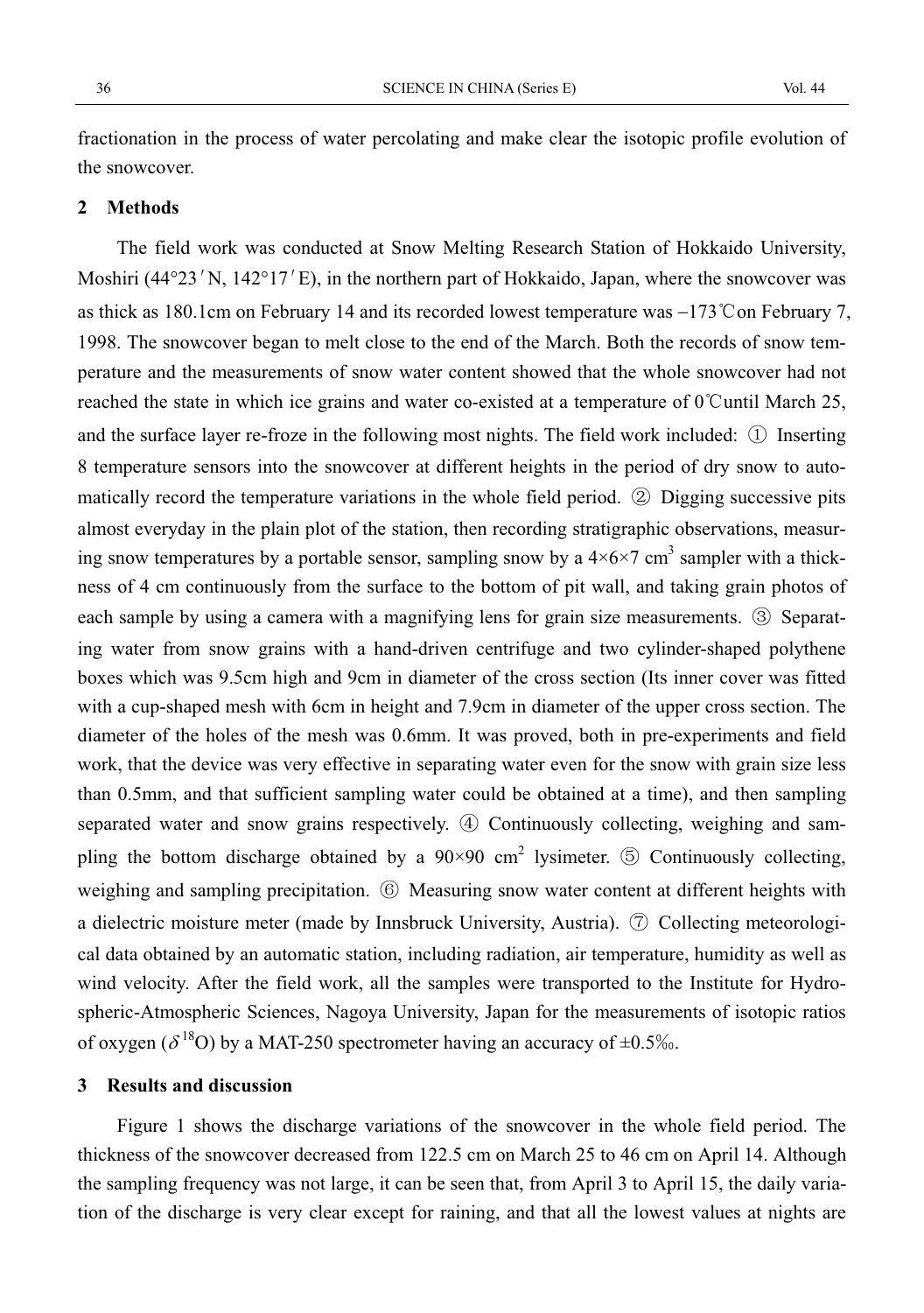about 500 g  $\cdot$  h<sup>-1</sup>  $\cdot$  m<sup>-2</sup>. This indicates that the entire meltwater amount in the daytime had flowed out of the snowcover before the next morning. According our observations and model calculations<sup>[5]</sup>(refs. [6—8]), the meltwater before the summit flux of a surface melt curve (ref. [8]) would flow out of the snowcover in about 2 to 3 hours. For example, on April 7, both the measured net radiation and the calculated heat flux consumed for surface melting<sup>[9]</sup> reached their peak values from 11  $\div$  00 to 13  $\div$  00 (The former accounted for 86%—97% of the later, which was consistent with Ishikawa's data<sup>[10]</sup>.), and the peak discharge values appeared from 13  $\div$  00 to 15  $\div$  00. Since the sampling work began from surface downward between  $10:00-11:00$ , about 2 hours after the melt beginning, and finished with the bottom sample at about  $16:00$  ( $15:00$  in the late period), all the water samples should come from the surface melt of the day. For the period of March 30 to April 2, we can't see the above daily variation. Since the discharge on March 30 was larger than 500 g  $\cdot$  h<sup>-1</sup>  $\cdot$  m<sup>-2</sup> and it was also large on March 29, the water content of the snowcover was high at the time of melt beginning on March 30, and thus the water samples of March 30 should also come from the surface melt of the day. Snow fell on March 31, there was no melting. To April 1, the discharge had become very small and thus the water content of the snowcover was low, which, along with the light melting (The positive net radiation on April 1 was just 26% of that for April 7), made the percolating water flow slowly<sup>[6]</sup> and the discharge become smaller. Although the melt amount was not small on April 2 (The positive net radiation of the day was 54.8% of that for April 7), most of it did not flow out of the cover in that day because the water content had been very small before, thus the flow velocity was still low and much water was kept in the cover. Therefore, part of the sampling water obtained on April 1 and on April 2 might come from the meltwater before.



Fig. 1. Discharge variations of the snowcover.

As the solar short wave radiation attenuates very quickly in snow, melt occurs only in several centimeters of the surface<sup>[11]</sup>. This was confirmed by the everyday stratigraphic observations. Thus it should be true that all the meltwater of each day was produced in the surface 10 cm. Then the  $\delta^{18}$ O value of the first or the second snow grain sample from the surface was the original  $\delta^{18}$ O value of the downward water samples obtained in the same day. In fact, the stratigraphic records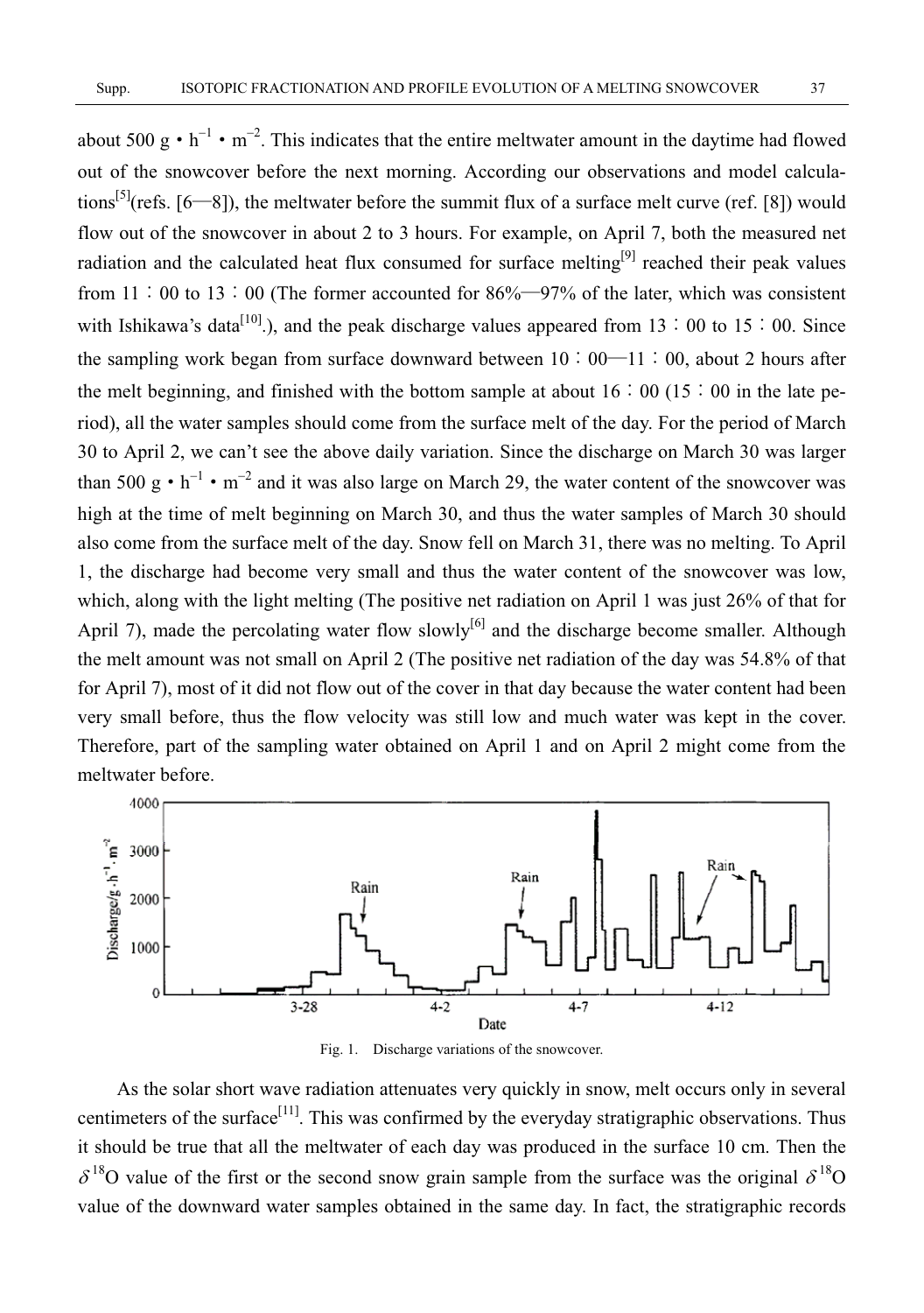show that, although the density of the surface layer differed, the daily melt thickness was not larger than 5 cm in the whole period except April 3 (6.5 cm), April 6 (6.0 cm) and April 8 (5.5 cm). Considering this and the sampling order in time, it can be safely regarded that all the water samples of each day originated from the uppermost 5 cm, namely, the  $\delta^{18}O$  value of the first snow grain sample from the surface was the original  $\delta^{18}O$  value of the water samples obtained in the same day.

Figure 2 presents the isotopic data of the separated snow grain and water samples obtained



Fig. 2.  $\delta^{18}O$  (‰) profile evolution of the snowcover.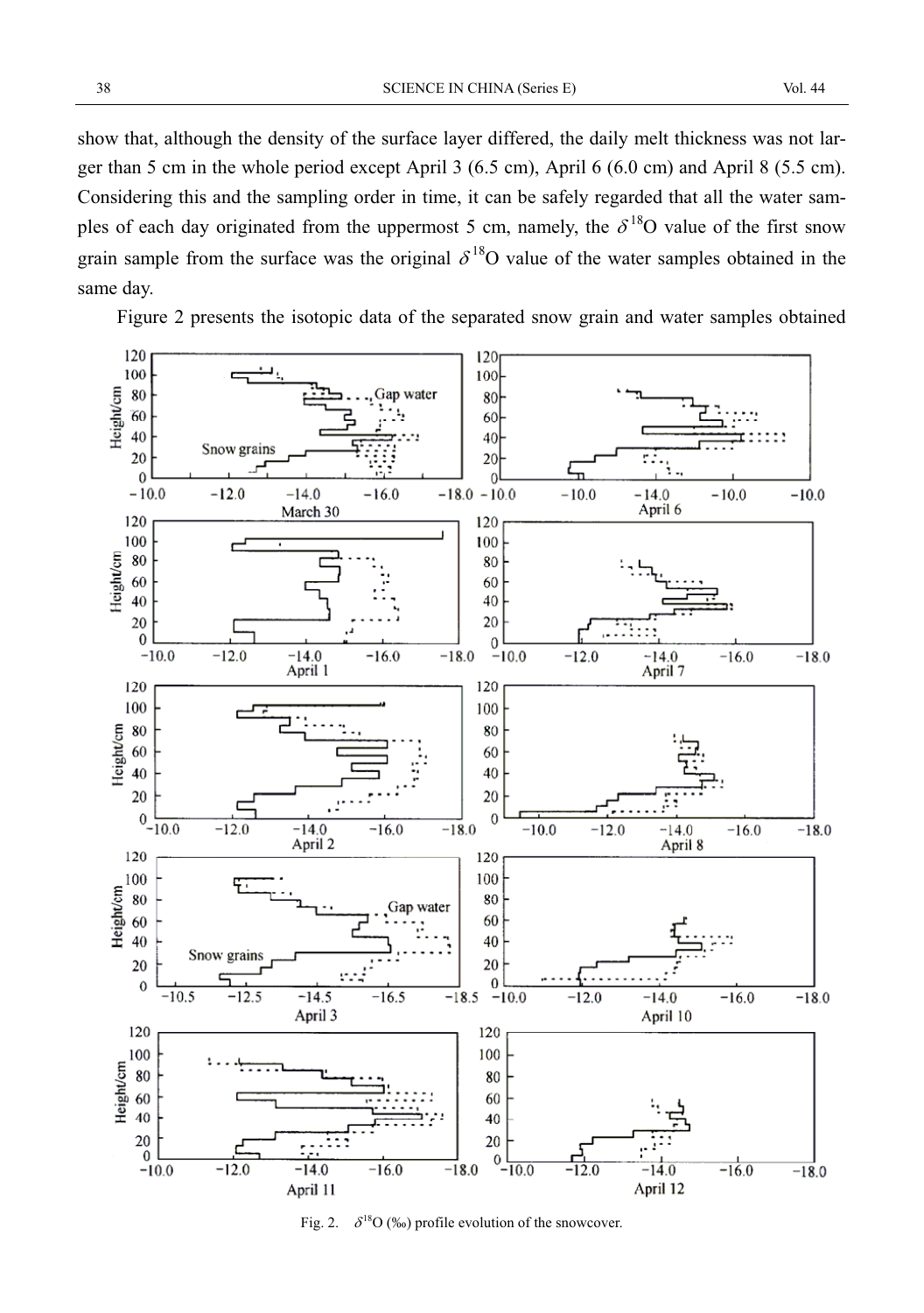from March 30 to April 12. It shows:  $\oplus \delta^{18}O$  values of the gap water vary from the top to the bottom in all profiles except one or two (e.g. those in April 11 and April 12) in which the variation is difficult to judge.  $\circled{2}$  All the  $\delta^{18}O$  values of the gap water, except several ones, are lower than those of the corresponding snow grain samples, and the difference in lower profiles is larger than that in upper profiles.  $\circled{3}$  Two lines are similar in shape, namely, in most profiles, when the  $\delta^{18}O$ value of snow grains is high, the corresponding value for gap water is also high, and *vice versa*. **A**There is no clear change in the shape of the  $\delta^{18}$ O profile lines for snow grains (comparable parts) in the whole period. From the above, it can be concluded that meltwater percolating down in snow develops quick (According to the model calculations, the time interval is less than 10 minutes for the interstitial water passing through an average sampling thickness of 5 cm.) and clear isotopic fractionation (The fractionation factor for  $\delta^{18}O$  is 1.0028 in a ice-water system<sup>[12]</sup>), but exerts no clear impact on the  $\delta^{18}$ O profile of the snow layers through which the meltwater percolates.

Figure 3 is a comparison of the discharge with the surface snow grains on the variations of the  $\delta^{18}$ O values. The surface snow grains refer to the surface-most sample of each day. In addition, four times' rain data were added. From the figure, It can be found that the  $\delta^{18}O$  values for the snow grains and rain are larger than those for the discharge as a whole with the former having large variations and the latter not. The especially noticeable is the heavy raining (25463.46 g  $\cdot$  m<sup>-2</sup>) in the morning (about  $0:00-8:00$ ) of April 13. The difference of the two values reaches to 5‰  $-7\%$ . These further reveal the rapid isotopic fractionation between gap water and snow grains.



Fig. 3.  $\delta^8$ O variations of the discharge and surface snow grains.

Additionally, compared with others, the  $\delta^{18}O$  profiles of April 1 and April 2 show no clear difference.

The isotopic fractionation, between percolating water and snow grains, would certainly lead to less isotopic difference among snow layers. Nevertheless the above profile comparisons among different dates show no clear change. This can only be explained by saying that the site differences among the snow pits are larger than those from the isotopic fractionation. Since the field work was conducted in a large plain plot and the distance between two successive pits was usually less than one meter, the site differences should be very small.